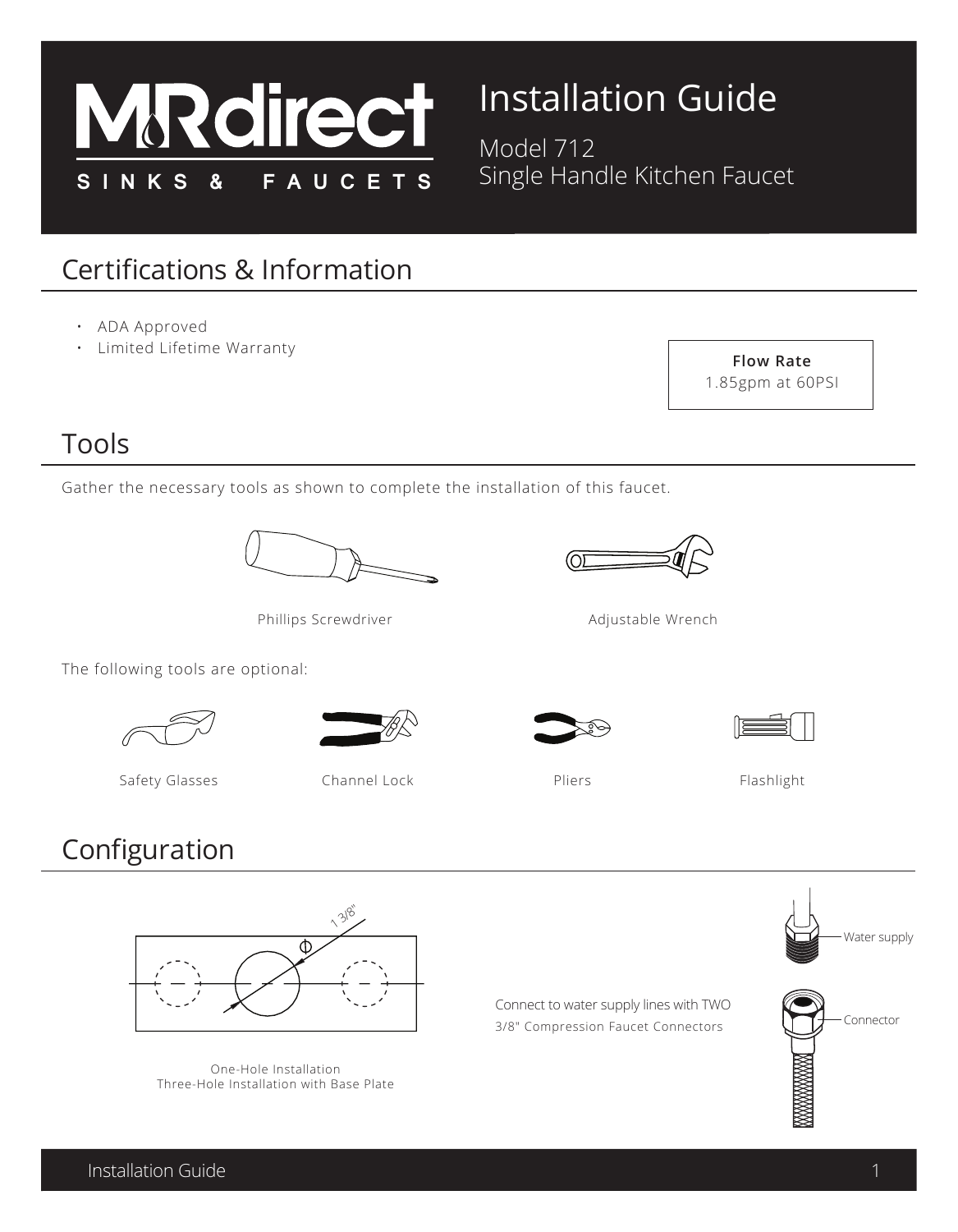#### Faucet Installation

- A. Turn off the water supply. Remove the faucet with the mounting hardware attatched from the package.
- B. Remove all mounting hardware from the shanks.

- C. Insert the shank of the faucet body into the hole of the sink deck. If installing a base plate, insert the faucet shank through the base plate first, followed by the faucet gasket, and then into the holes of the sink deck.
- D. From the underside of the sink or mounting surface, attach the washer, followed by the lock nut, and screws onto the shank.
- E. Hand-tighten the lock nut until secure.
- F. Then, use a screwdriver to tighten each screw slightly until all are secure.

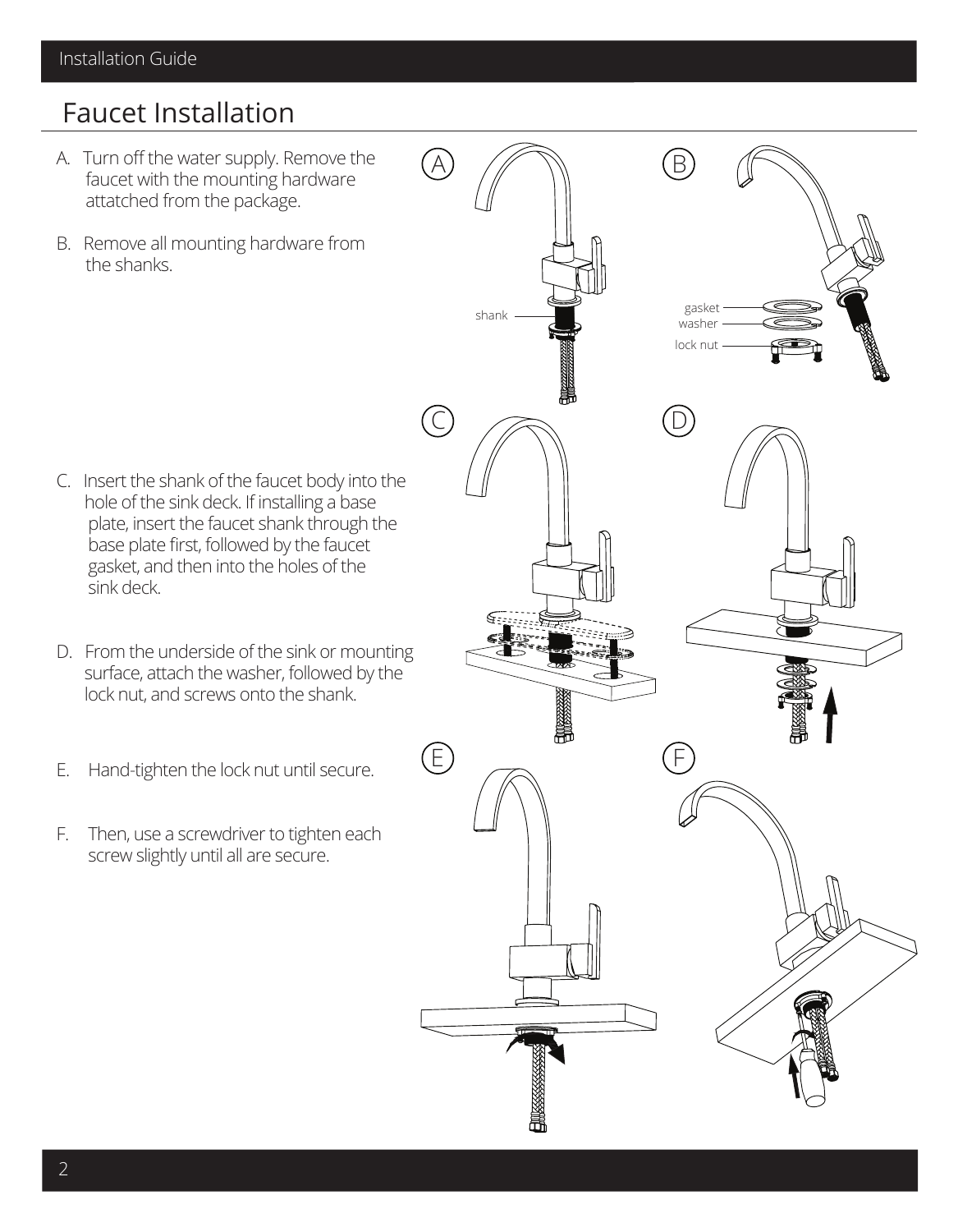## Faucet Installation Continued

G. Connect 3/8" compression fittings to each hose, and then to each corresponding water supply line. Secure each fitting with a 1/4 turn of a wrench.



#### Important A

Turn on the water supply SLOWLY, to test for leaks before completely opening the water lines.





To prevent damage to the tube body, tighten the connections by carefully using two wrenches as shown. Use caution to not bend the stem. Check for leaks.